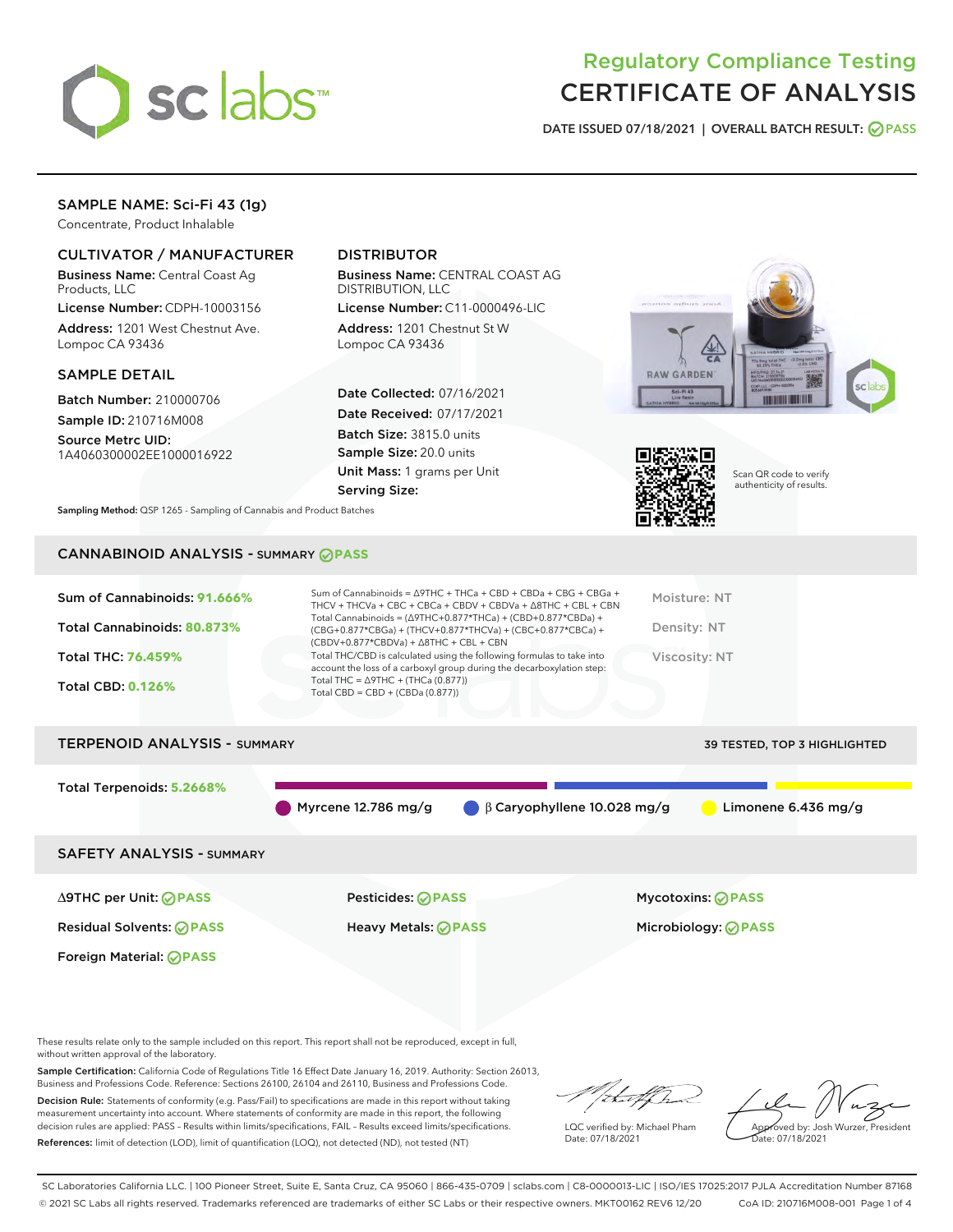



SCI-FI 43 (1G) | DATE ISSUED 07/18/2021 | OVERALL BATCH RESULT: 0 PASS

#### CANNABINOID TEST RESULTS - 07/17/2021 2 PASS

Tested by high-performance liquid chromatography with diode-array detection (HPLC-DAD). **Method:** QSP 1157 - Analysis of Cannabinoids by HPLC-DAD

TOTAL CANNABINOIDS: **80.873%** Total Cannabinoids (Total THC) + (Total CBD) +

(Total CBG) + (Total THCV) + (Total CBC) + (Total CBDV) + ∆8THC + CBL + CBN

TOTAL THC: **76.459%** Total THC (∆9THC+0.877\*THCa)

TOTAL CBD: **0.126%**

Total CBD (CBD+0.877\*CBDa)

TOTAL CBG: 3.4% Total CBG (CBG+0.877\*CBGa)

TOTAL THCV: 0.417% Total THCV (THCV+0.877\*THCVa)

TOTAL CBC: 0.471% Total CBC (CBC+0.877\*CBCa)

TOTAL CBDV: ND Total CBDV (CBDV+0.877\*CBDVa)

| <b>COMPOUND</b> | LOD/LOQ<br>(mg/g)          | <b>MEASUREMENT</b><br><b>UNCERTAINTY</b><br>(mg/g) | <b>RESULT</b><br>(mg/g) | <b>RESULT</b><br>(%) |
|-----------------|----------------------------|----------------------------------------------------|-------------------------|----------------------|
| <b>THCa</b>     | 0.05/0.14                  | ±21.381                                            | 831.95                  | 83.195               |
| <b>A9THC</b>    | 0.06 / 0.26                | ±1.203                                             | 34.97                   | 3.497                |
| <b>CBGa</b>     | 0.1/0.2                    | ±1.76                                              | 33.8                    | 3.38                 |
| <b>CBCa</b>     | 0.07 / 0.28                | ±0.263                                             | 5.37                    | 0.537                |
| <b>THCVa</b>    | 0.07/0.20                  | ±0.227                                             | 4.76                    | 0.476                |
| <b>CBG</b>      | 0.06/0.19                  | ±0.172                                             | 4.37                    | 0.437                |
| <b>CBDa</b>     | 0.02/0.19                  | ±0.042                                             | 1.44                    | 0.144                |
| A8THC           | 0.1/0.4                    | N/A                                                | <b>ND</b>               | <b>ND</b>            |
| <b>THCV</b>     | 0.1/0.2                    | N/A                                                | <b>ND</b>               | <b>ND</b>            |
| <b>CBD</b>      | 0.07/0.29                  | N/A                                                | <b>ND</b>               | <b>ND</b>            |
| <b>CBDV</b>     | 0.04 / 0.15                | N/A                                                | <b>ND</b>               | <b>ND</b>            |
| <b>CBDVa</b>    | 0.03/0.53                  | N/A                                                | <b>ND</b>               | <b>ND</b>            |
| <b>CBL</b>      | 0.06 / 0.24                | N/A                                                | <b>ND</b>               | <b>ND</b>            |
| <b>CBN</b>      | 0.1/0.3                    | N/A                                                | <b>ND</b>               | <b>ND</b>            |
| <b>CBC</b>      | 0.2 / 0.5                  | N/A                                                | <b>ND</b>               | <b>ND</b>            |
|                 | <b>SUM OF CANNABINOIDS</b> |                                                    | 916.66 mg/g             | 91.666%              |

**UNIT MASS: 1 grams per Unit**

| ∆9THC per Unit                        | 1120 per-package limit                                                                    | 34.97 mg/unit<br><b>PASS</b> |  |  |  |  |
|---------------------------------------|-------------------------------------------------------------------------------------------|------------------------------|--|--|--|--|
| <b>Total THC per Unit</b>             |                                                                                           | 764.59 mg/unit               |  |  |  |  |
| <b>CBD</b> per Unit                   |                                                                                           | <b>ND</b>                    |  |  |  |  |
| <b>Total CBD per Unit</b>             |                                                                                           | $1.26$ mg/unit               |  |  |  |  |
| Sum of Cannabinoids<br>per Unit       |                                                                                           | 916.66 mg/unit               |  |  |  |  |
| <b>Total Cannabinoids</b><br>per Unit |                                                                                           | 808.73 mg/unit               |  |  |  |  |
|                                       | <b>MOISTURE TEST RESULT</b><br><b>VISCOSITY TEST RESULT</b><br><b>DENSITY TEST RESULT</b> |                              |  |  |  |  |

Not Tested

Not Tested

Not Tested

| <b>TERPENOID TEST RESULTS - 07/18/2021</b> |  |
|--------------------------------------------|--|
|--------------------------------------------|--|

Terpene analysis utilizing gas chromatography-flame ionization detection (GC-FID). **Method:** QSP 1192 - Analysis of Terpenoids by GC-FID

| <b>COMPOUND</b>         | LOD/LOQ<br>(mg/g) | <b>MEASUREMENT</b><br><b>UNCERTAINTY</b><br>(mg/g) | <b>RESULT</b><br>(mg/g) | <b>RESULT</b><br>$(\%)$ |
|-------------------------|-------------------|----------------------------------------------------|-------------------------|-------------------------|
| <b>Myrcene</b>          | 0.008 / 0.025     | ±0.1649                                            | 12.786                  | 1.2786                  |
| $\beta$ Caryophyllene   | 0.004 / 0.012     | ±0.3570                                            | 10.028                  | 1.0028                  |
| Limonene                | 0.005 / 0.016     | ±0.0920                                            | 6.436                   | 0.6436                  |
| Ocimene                 | 0.011 / 0.038     | ±0.1095                                            | 3.411                   | 0.3411                  |
| $\alpha$ Humulene       | 0.009/0.029       | ±0.1055                                            | 3.286                   | 0.3286                  |
| Linalool                | 0.009/0.032       | ±0.1237                                            | 3.256                   | 0.3256                  |
| Guaiol                  | 0.009 / 0.030     | ±0.1431                                            | 3.031                   | 0.3031                  |
| $\alpha$ Bisabolol      | 0.008 / 0.026     | ±0.1429                                            | 2.676                   | 0.2676                  |
| Terpinolene             | 0.008 / 0.026     | ±0.0255                                            | 1.244                   | 0.1244                  |
| trans-β-Farnesene       | 0.008 / 0.025     | ±0.0354                                            | 0.997                   | 0.0997                  |
| $\beta$ Pinene          | 0.004 / 0.014     | ±0.0106                                            | 0.920                   | 0.0920                  |
| Fenchol                 | 0.010 / 0.034     | ±0.0346                                            | 0.894                   | 0.0894                  |
| Terpineol               | 0.016 / 0.055     | ±0.0526                                            | 0.857                   | 0.0857                  |
| $\alpha$ Pinene         | 0.005 / 0.017     | ±0.0070                                            | 0.809                   | 0.0809                  |
| Caryophyllene<br>Oxide  | 0.010 / 0.033     | ±0.0339                                            | 0.738                   | 0.0738                  |
| Valencene               | 0.009 / 0.030     | ±0.0236                                            | 0.343                   | 0.0343                  |
| <b>Borneol</b>          | 0.005 / 0.016     | ±0.0118                                            | 0.281                   | 0.0281                  |
| Citronellol             | 0.003 / 0.010     | ±0.0093                                            | 0.191                   | 0.0191                  |
| Fenchone                | 0.009 / 0.028     | ±0.0033                                            | 0.114                   | 0.0114                  |
| $\alpha$ Cedrene        | 0.005 / 0.016     | ±0.0032                                            | 0.105                   | 0.0105                  |
| Camphene                | 0.005 / 0.015     | ±0.0010                                            | 0.083                   | 0.0083                  |
| $\alpha$ Phellandrene   | 0.006 / 0.020     | ±0.0006                                            | 0.041                   | 0.0041                  |
| Sabinene Hydrate        | 0.006 / 0.022     | ±0.0016                                            | 0.041                   | 0.0041                  |
| $\gamma$ Terpinene      | 0.006 / 0.018     | ±0.0006                                            | 0.033                   | 0.0033                  |
| Nerol                   | 0.003 / 0.011     | ±0.0013                                            | 0.030                   | 0.0030                  |
| $\alpha$ Terpinene      | 0.005 / 0.017     | ±0.0004                                            | 0.028                   | 0.0028                  |
| Geraniol                | 0.002 / 0.007     | ±0.0004                                            | 0.009                   | 0.0009                  |
| Sabinene                | 0.004 / 0.014     | N/A                                                | <b>ND</b>               | <b>ND</b>               |
| 3 Carene                | 0.005 / 0.018     | N/A                                                | ND                      | <b>ND</b>               |
| p-Cymene                | 0.005 / 0.016     | N/A                                                | <b>ND</b>               | <b>ND</b>               |
| Eucalyptol              | 0.006 / 0.018     | N/A                                                | ND                      | <b>ND</b>               |
| (-)-Isopulegol          | 0.005 / 0.016     | N/A                                                | ND                      | ND                      |
| Camphor                 | 0.006 / 0.019     | N/A                                                | ND                      | <b>ND</b>               |
| Isoborneol              | 0.004 / 0.012     | N/A                                                | ND                      | <b>ND</b>               |
| Menthol                 | 0.008 / 0.025     | N/A                                                | ND                      | ND                      |
| R-(+)-Pulegone          | 0.003 / 0.011     | N/A                                                | ND                      | ND                      |
| <b>Geranyl Acetate</b>  | 0.004 / 0.014     | N/A                                                | ND                      | <b>ND</b>               |
| Nerolidol               | 0.009 / 0.028     | N/A                                                | ND                      | ND                      |
| Cedrol                  | 0.008 / 0.027     | N/A                                                | ND                      | <b>ND</b>               |
| <b>TOTAL TERPENOIDS</b> |                   |                                                    | 52.668 mg/g             | 5.2668%                 |

SC Laboratories California LLC. | 100 Pioneer Street, Suite E, Santa Cruz, CA 95060 | 866-435-0709 | sclabs.com | C8-0000013-LIC | ISO/IES 17025:2017 PJLA Accreditation Number 87168 © 2021 SC Labs all rights reserved. Trademarks referenced are trademarks of either SC Labs or their respective owners. MKT00162 REV6 12/20 CoA ID: 210716M008-001 Page 2 of 4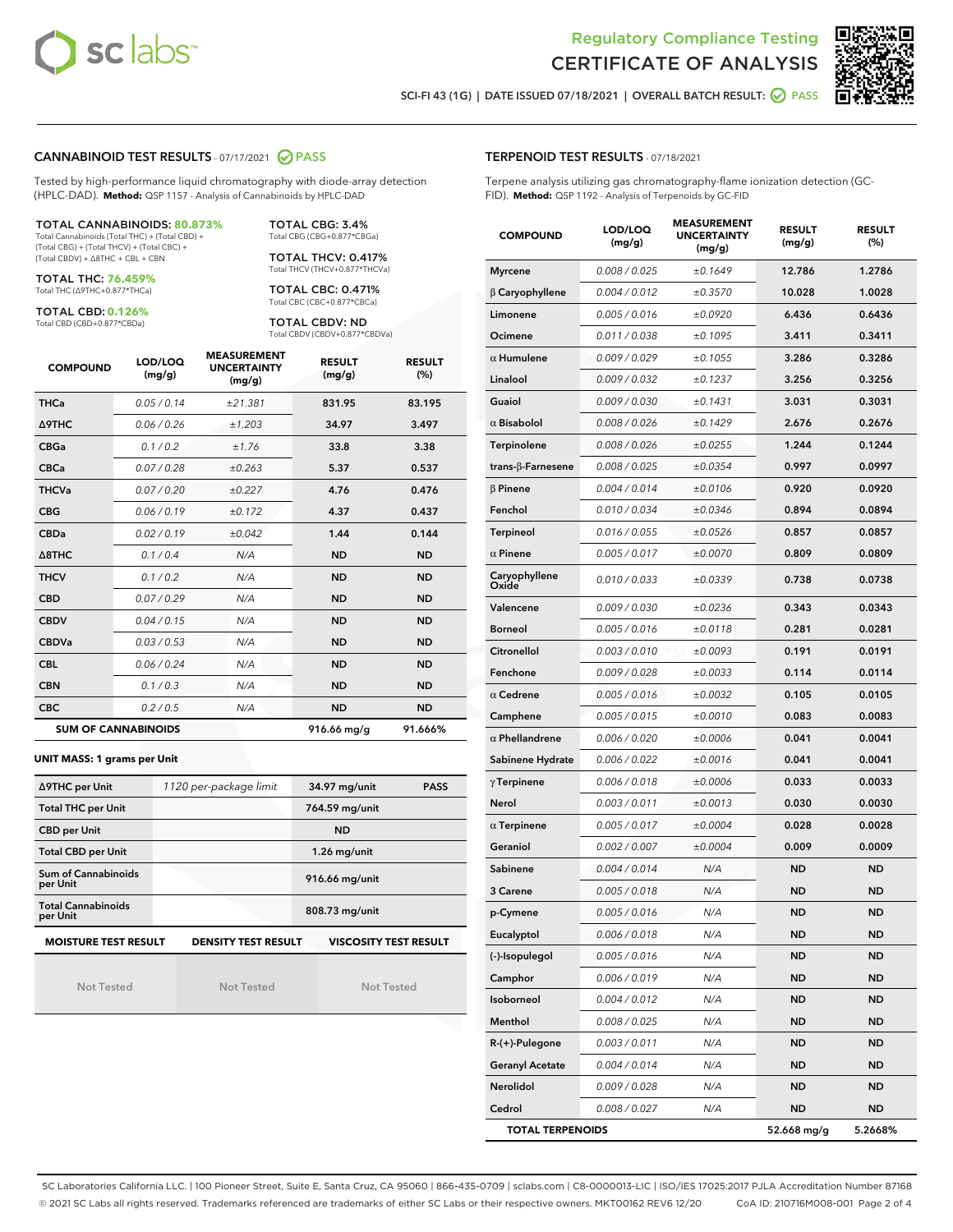



SCI-FI 43 (1G) | DATE ISSUED 07/18/2021 | OVERALL BATCH RESULT: O PASS

# CATEGORY 1 PESTICIDE TEST RESULTS - 07/18/2021 2 PASS

Pesticide and plant growth regulator analysis utilizing high-performance liquid chromatography-mass spectrometry (HPLC-MS) or gas chromatography-mass spectrometry (GC-MS). \*GC-MS utilized where indicated. **Method:** QSP 1212 - Analysis of Pesticides and Mycotoxins by LC-MS or QSP 1213 - Analysis of Pesticides by GC-MS

| <b>COMPOUND</b>             | LOD/LOQ<br>$(\mu g/g)$ | <b>ACTION</b><br><b>LIMIT</b><br>$(\mu g/g)$ | <b>MEASUREMENT</b><br><b>UNCERTAINTY</b><br>$(\mu g/g)$ | <b>RESULT</b><br>$(\mu g/g)$ | <b>RESULT</b> |
|-----------------------------|------------------------|----------------------------------------------|---------------------------------------------------------|------------------------------|---------------|
| Aldicarb                    | 0.03 / 0.08            | $\ge$ LOD                                    | N/A                                                     | <b>ND</b>                    | <b>PASS</b>   |
| Carbofuran                  | 0.02 / 0.05            | $\ge$ LOD                                    | N/A                                                     | <b>ND</b>                    | <b>PASS</b>   |
| Chlordane*                  | 0.03 / 0.08            | $\ge$ LOD                                    | N/A                                                     | <b>ND</b>                    | <b>PASS</b>   |
| Chlorfenapyr*               | 0.03/0.10              | $\ge$ LOD                                    | N/A                                                     | <b>ND</b>                    | <b>PASS</b>   |
| Chlorpyrifos                | 0.02 / 0.06            | $\ge$ LOD                                    | N/A                                                     | <b>ND</b>                    | <b>PASS</b>   |
| Coumaphos                   | 0.02 / 0.07            | $\ge$ LOD                                    | N/A                                                     | <b>ND</b>                    | <b>PASS</b>   |
| Daminozide                  | 0.02 / 0.07            | $\ge$ LOD                                    | N/A                                                     | <b>ND</b>                    | <b>PASS</b>   |
| <b>DDVP</b><br>(Dichlorvos) | 0.03/0.09              | $\ge$ LOD                                    | N/A                                                     | <b>ND</b>                    | <b>PASS</b>   |
| Dimethoate                  | 0.03 / 0.08            | $\ge$ LOD                                    | N/A                                                     | <b>ND</b>                    | <b>PASS</b>   |
| Ethoprop(hos)               | 0.03/0.10              | $\ge$ LOD                                    | N/A                                                     | <b>ND</b>                    | <b>PASS</b>   |
| Etofenprox                  | 0.02/0.06              | $>$ LOD                                      | N/A                                                     | <b>ND</b>                    | <b>PASS</b>   |
| Fenoxycarb                  | 0.03 / 0.08            | $>$ LOD                                      | N/A                                                     | <b>ND</b>                    | <b>PASS</b>   |
| Fipronil                    | 0.03 / 0.08            | $>$ LOD                                      | N/A                                                     | <b>ND</b>                    | <b>PASS</b>   |
| Imazalil                    | 0.02 / 0.06            | $\ge$ LOD                                    | N/A                                                     | <b>ND</b>                    | <b>PASS</b>   |
| <b>Methiocarb</b>           | 0.02 / 0.07            | $\ge$ LOD                                    | N/A                                                     | <b>ND</b>                    | <b>PASS</b>   |
| Methyl<br>parathion         | 0.03/0.10              | $\ge$ LOD                                    | N/A                                                     | <b>ND</b>                    | <b>PASS</b>   |
| <b>Mevinphos</b>            | 0.03/0.09              | $\ge$ LOD                                    | N/A                                                     | <b>ND</b>                    | <b>PASS</b>   |
| Paclobutrazol               | 0.02 / 0.05            | $\ge$ LOD                                    | N/A                                                     | <b>ND</b>                    | <b>PASS</b>   |
| Propoxur                    | 0.03/0.09              | $\ge$ LOD                                    | N/A                                                     | <b>ND</b>                    | <b>PASS</b>   |
| Spiroxamine                 | 0.03 / 0.08            | $\ge$ LOD                                    | N/A                                                     | <b>ND</b>                    | <b>PASS</b>   |
| Thiacloprid                 | 0.03/0.10              | $\ge$ LOD                                    | N/A                                                     | <b>ND</b>                    | <b>PASS</b>   |

#### CATEGORY 2 PESTICIDE TEST RESULTS - 07/18/2021 @ PASS

| <b>COMPOUND</b>          | LOD/LOO<br>$(\mu g/g)$ | <b>ACTION</b><br>LIMIT<br>$(\mu g/g)$ | <b>MEASUREMENT</b><br><b>UNCERTAINTY</b><br>$(\mu g/g)$ | <b>RESULT</b><br>$(\mu g/g)$ | <b>RESULT</b> |  |
|--------------------------|------------------------|---------------------------------------|---------------------------------------------------------|------------------------------|---------------|--|
| Abamectin                | 0.03/0.10              | 0.1                                   | N/A                                                     | <b>ND</b>                    | <b>PASS</b>   |  |
| Acephate                 | 0.02/0.07              | 0.1                                   | N/A                                                     | <b>ND</b>                    | <b>PASS</b>   |  |
| Acequinocyl              | 0.02/0.07              | 0.1                                   | N/A                                                     | <b>ND</b>                    | <b>PASS</b>   |  |
| Acetamiprid              | 0.02/0.05              | 0.1                                   | N/A                                                     | <b>ND</b>                    | <b>PASS</b>   |  |
| Azoxystrobin             | 0.02/0.07              | 0.1                                   | N/A                                                     | <b>ND</b>                    | <b>PASS</b>   |  |
| <b>Bifenazate</b>        | 0.01 / 0.04            | 0.1                                   | N/A                                                     | <b>ND</b>                    | <b>PASS</b>   |  |
| <b>Bifenthrin</b>        | 0.02/0.05              | 3                                     | N/A                                                     | <b>ND</b>                    | <b>PASS</b>   |  |
| <b>Boscalid</b>          | 0.03/0.09              | 0.1                                   | N/A                                                     | <b>ND</b>                    | <b>PASS</b>   |  |
| Captan                   | 0.19/0.57              | 0.7                                   | N/A                                                     | <b>ND</b>                    | <b>PASS</b>   |  |
| Carbaryl                 | 0.02/0.06              | 0.5                                   | N/A                                                     | <b>ND</b>                    | <b>PASS</b>   |  |
| Chlorantranilip-<br>role | 0.04/0.12              | 10                                    | N/A                                                     | <b>ND</b>                    | <b>PASS</b>   |  |
| Clofentezine             | 0.03/0.09              | 0.1                                   | N/A                                                     | <b>ND</b>                    | <b>PASS</b>   |  |

| <b>CATEGORY 2 PESTICIDE TEST RESULTS</b> - 07/18/2021 continued |  |  |
|-----------------------------------------------------------------|--|--|
|                                                                 |  |  |

| <b>COMPOUND</b>               | LOD/LOQ<br>(µg/g) | <b>ACTION</b><br><b>LIMIT</b><br>(µg/g) | <b>MEASUREMENT</b><br><b>UNCERTAINTY</b><br>$(\mu g/g)$ | <b>RESULT</b><br>(µg/g) | <b>RESULT</b> |
|-------------------------------|-------------------|-----------------------------------------|---------------------------------------------------------|-------------------------|---------------|
| Cyfluthrin                    | 0.12 / 0.38       | $\overline{c}$                          | N/A                                                     | <b>ND</b>               | <b>PASS</b>   |
| Cypermethrin                  | 0.11 / 0.32       | 1                                       | N/A                                                     | <b>ND</b>               | <b>PASS</b>   |
| <b>Diazinon</b>               | 0.02 / 0.05       | 0.1                                     | N/A                                                     | <b>ND</b>               | <b>PASS</b>   |
| Dimethomorph                  | 0.03 / 0.09       | 2                                       | N/A                                                     | <b>ND</b>               | <b>PASS</b>   |
| Etoxazole                     | 0.02 / 0.06       | 0.1                                     | N/A                                                     | <b>ND</b>               | <b>PASS</b>   |
| Fenhexamid                    | 0.03 / 0.09       | 0.1                                     | N/A                                                     | <b>ND</b>               | <b>PASS</b>   |
| Fenpyroximate                 | 0.02 / 0.06       | 0.1                                     | N/A                                                     | <b>ND</b>               | <b>PASS</b>   |
| Flonicamid                    | 0.03 / 0.10       | 0.1                                     | N/A                                                     | <b>ND</b>               | <b>PASS</b>   |
| Fludioxonil                   | 0.03 / 0.10       | 0.1                                     | N/A                                                     | <b>ND</b>               | <b>PASS</b>   |
| Hexythiazox                   | 0.02 / 0.07       | 0.1                                     | N/A                                                     | <b>ND</b>               | <b>PASS</b>   |
| Imidacloprid                  | 0.04 / 0.11       | 5                                       | N/A                                                     | <b>ND</b>               | <b>PASS</b>   |
| Kresoxim-methyl               | 0.02 / 0.07       | 0.1                                     | N/A                                                     | <b>ND</b>               | <b>PASS</b>   |
| <b>Malathion</b>              | 0.03 / 0.09       | 0.5                                     | N/A                                                     | <b>ND</b>               | <b>PASS</b>   |
| Metalaxyl                     | 0.02 / 0.07       | $\overline{2}$                          | N/A                                                     | <b>ND</b>               | <b>PASS</b>   |
| Methomyl                      | 0.03 / 0.10       | 1                                       | N/A                                                     | <b>ND</b>               | <b>PASS</b>   |
| Myclobutanil                  | 0.03 / 0.09       | 0.1                                     | N/A                                                     | <b>ND</b>               | <b>PASS</b>   |
| Naled                         | 0.02 / 0.07       | 0.1                                     | N/A                                                     | <b>ND</b>               | <b>PASS</b>   |
| Oxamyl                        | 0.04 / 0.11       | 0.5                                     | N/A                                                     | <b>ND</b>               | <b>PASS</b>   |
| Pentachloronitro-<br>benzene* | 0.03 / 0.09       | 0.1                                     | N/A                                                     | <b>ND</b>               | <b>PASS</b>   |
| Permethrin                    | 0.04 / 0.12       | 0.5                                     | N/A                                                     | <b>ND</b>               | <b>PASS</b>   |
| Phosmet                       | 0.03 / 0.10       | 0.1                                     | N/A                                                     | <b>ND</b>               | <b>PASS</b>   |
| Piperonylbu-<br>toxide        | 0.02 / 0.07       | 3                                       | N/A                                                     | <b>ND</b>               | <b>PASS</b>   |
| Prallethrin                   | 0.03 / 0.08       | 0.1                                     | N/A                                                     | <b>ND</b>               | <b>PASS</b>   |
| Propiconazole                 | 0.02 / 0.07       | 0.1                                     | N/A                                                     | <b>ND</b>               | <b>PASS</b>   |
| Pyrethrins                    | 0.04 / 0.12       | 0.5                                     | N/A                                                     | <b>ND</b>               | <b>PASS</b>   |
| Pyridaben                     | 0.02 / 0.07       | 0.1                                     | N/A                                                     | <b>ND</b>               | <b>PASS</b>   |
| Spinetoram                    | 0.02 / 0.07       | 0.1                                     | N/A                                                     | <b>ND</b>               | <b>PASS</b>   |
| Spinosad                      | 0.02 / 0.07       | 0.1                                     | N/A                                                     | <b>ND</b>               | <b>PASS</b>   |
| Spiromesifen                  | 0.02 / 0.05       | 0.1                                     | N/A                                                     | <b>ND</b>               | <b>PASS</b>   |
| Spirotetramat                 | 0.02 / 0.06       | 0.1                                     | N/A                                                     | <b>ND</b>               | <b>PASS</b>   |
| Tebuconazole                  | 0.02 / 0.07       | 0.1                                     | N/A                                                     | ND                      | <b>PASS</b>   |
| Thiamethoxam                  | 0.03 / 0.10       | 5                                       | N/A                                                     | <b>ND</b>               | <b>PASS</b>   |
| Trifloxystrobin               | 0.03 / 0.08       | 0.1                                     | N/A                                                     | <b>ND</b>               | <b>PASS</b>   |

SC Laboratories California LLC. | 100 Pioneer Street, Suite E, Santa Cruz, CA 95060 | 866-435-0709 | sclabs.com | C8-0000013-LIC | ISO/IES 17025:2017 PJLA Accreditation Number 87168 © 2021 SC Labs all rights reserved. Trademarks referenced are trademarks of either SC Labs or their respective owners. MKT00162 REV6 12/20 CoA ID: 210716M008-001 Page 3 of 4